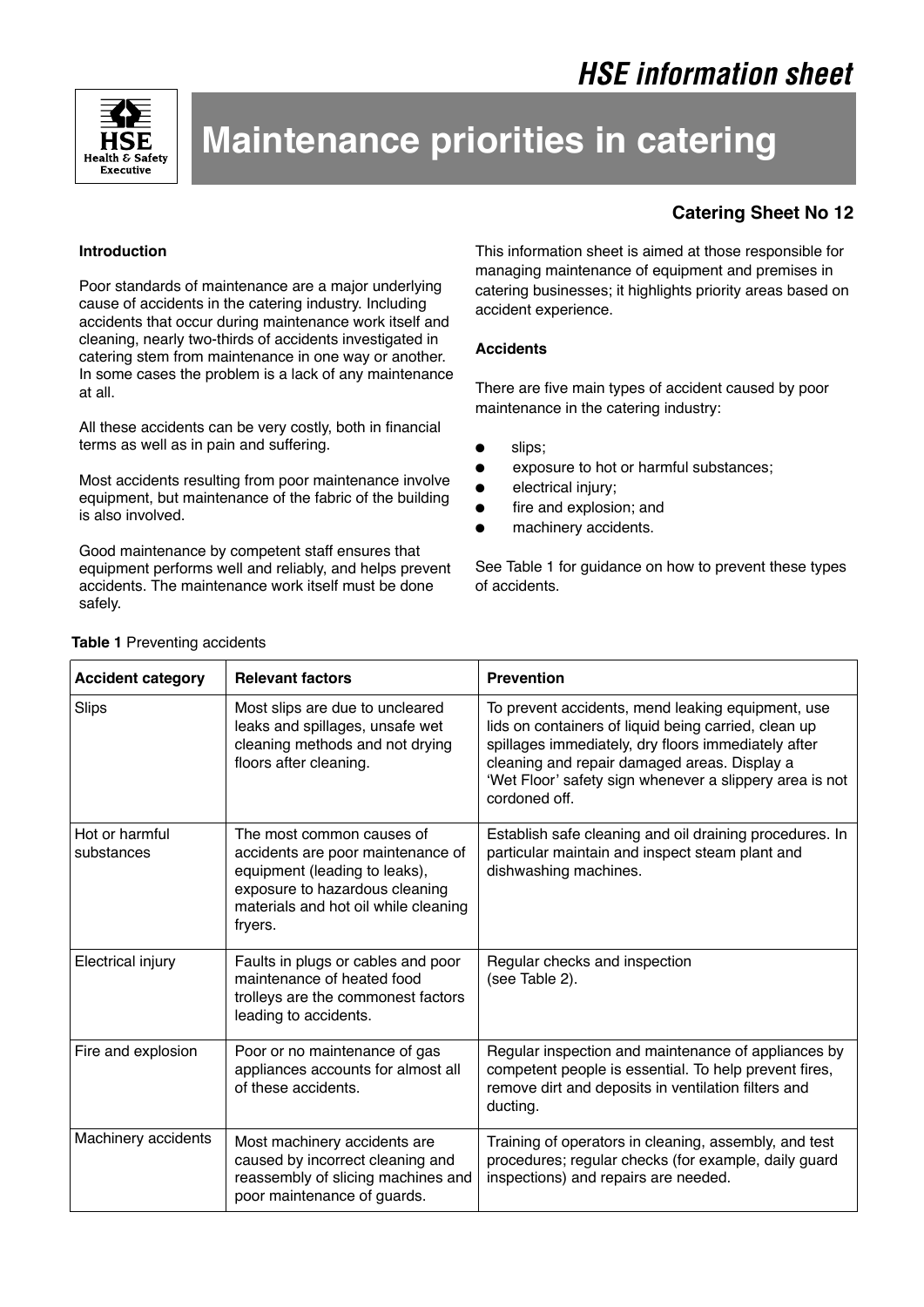#### **Managing maintenance**

Where premises and equipment do not belong to the caterer, for example in contract catering in a school, exactly who has responsibilities for maintenance must be clearly agreed between both parties.

In some cases, such as work on electrical and gas systems, there are specific legal requirements on the training and competency of people doing the work.

During maintenance work, both the caterer and the maintenance contractor have safety responsibilities. The caterer should ensure the equipment is safe to be worked on, for example, by keeping the surrounding area clear.

The contractor should ensure that employees adopt safe systems of work and that they leave equipment and premises in safe working order.

When organising a maintenance programme, caterers should identify the equipment or elements of building fabric to be maintained, the actual work needed, the frequency of maintenance and the competencies of the people to do it.

Preparing the programme can usefully be linked to the health and safety risk assessment of all work activities.

# **Types of maintenance**

There are five types of maintenance to consider:

- cleaning;
- routine checks to detect wear and tear or damage;
- planned maintenance;
- breakdown maintenance; and
- inspections and tests.

# **Cleaning**

Cleaning is an essential task in all catering businesses. Industry guidance such as the Industry guide to good hygiene practice (see further reading section at the end of this leaflet) gives some food hygiene advice. The following steps are the most important to prevent injury or ill health to staff:

- establish safe methods of cleaning ;
- pay particular attention to the safe use of cleaning materials;
- train and supervise staff;
- clean up spillages on floors immediately;
- rinse detergent off floors; and
- dry floors immediately after wet cleaning and/or if this is impractical, display a 'Wet Floor' sign.

#### **Routine checks**

Check daily for obvious visible wear, tear and damage to:

- machine quards:
- qas appliance controls:
- electric plugs and cables;
- ventilation systems; and
- equipment causing leaks onto floors.

Staff need to be trained in what to look for, what needs inspection and how to report faults.

#### **Planned maintenance**

Appliances need to be routinely serviced to ensure their continued safe operation. This must be done by competent personnel such as appropriately qualified service engineers.

#### **Breakdown maintenance**

Safety-critical repairs must be carried out only by a competent person using the correct components. It is important that functional and safety tests are made before putting equipment back into use.

Sub-standard temporary repairs to keep equipment in use must not be made; they may cause accidents and will contravene health and safety legislation.

#### **Inspections and tests**

Periodic thorough examination is legally required for such things as steam and pressure appliances or hoists.

For thorough examination, inspection and test intervals for these and other items, see Table 2. Examinations and tests have to be done by someone who is competent. Engineering inspection companies are usually used for steam and pressure plant, hoists etc, and CORGI accredited engineers for gas equipment, though in factories use of CORGI accreditation to prove competence is not currently a legal requirement.

The Provision and Use of Work Equipment Regulations 1998 have a particular requirement for the inspection of equipment in some circumstances. In general this new requirement does not apply to most types of catering equipment, for which an adequate maintenance regime will be sufficient.

#### **Food safety**

You must think about food safety implications when selecting, installing, using, maintaining and cleaning any catering equipment. Your local environmental health officer (EHO) can give you advice about this.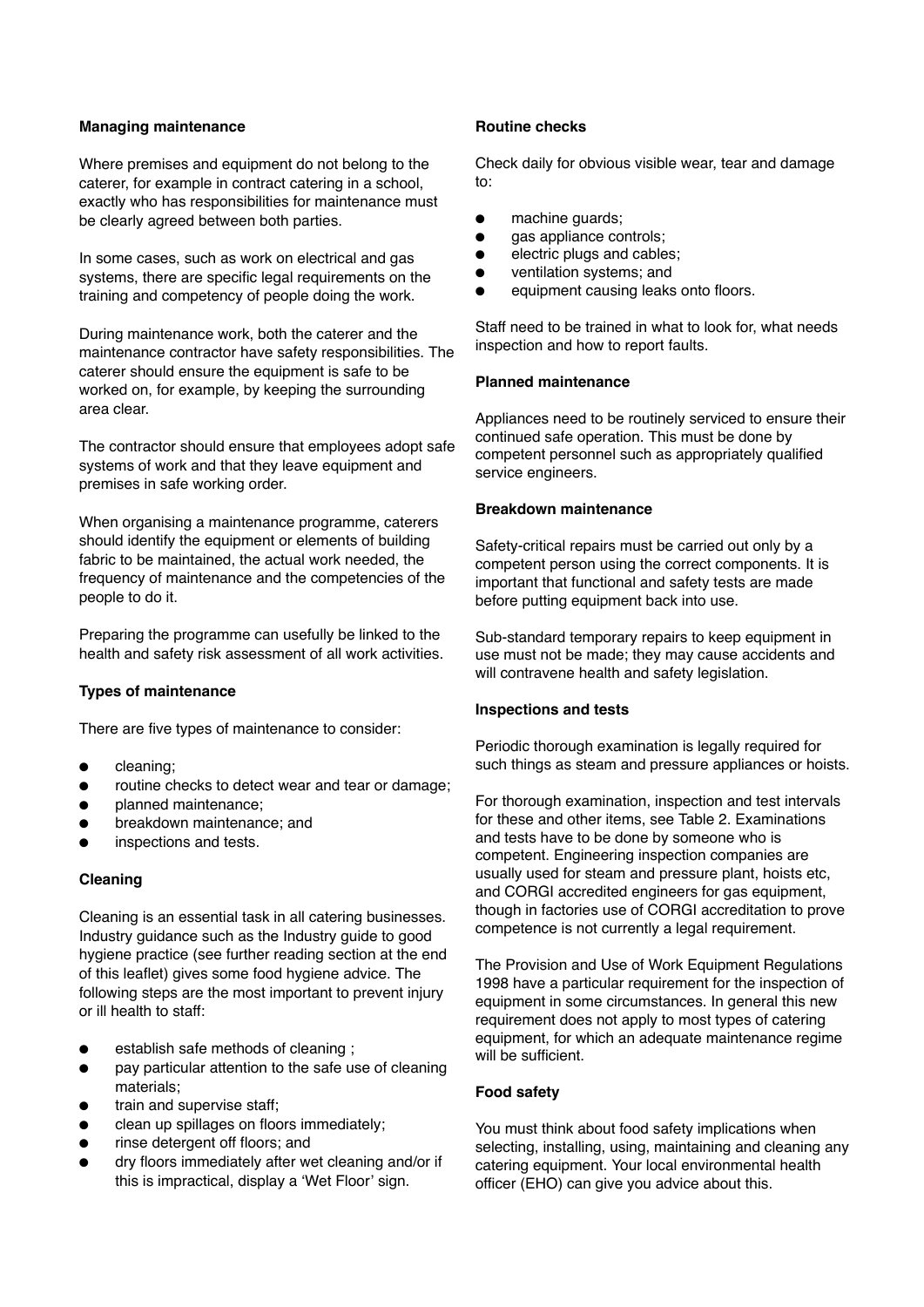#### **Table 2** Thorough examination, inspection and test intervals

| <b>Equipment</b>                                                                                                       | <b>Recommended inspection interval</b>                                                                                                                                                                                                                                                                                                                                                                                                                                                                                                  |
|------------------------------------------------------------------------------------------------------------------------|-----------------------------------------------------------------------------------------------------------------------------------------------------------------------------------------------------------------------------------------------------------------------------------------------------------------------------------------------------------------------------------------------------------------------------------------------------------------------------------------------------------------------------------------|
| Gas appliances                                                                                                         | 12 months                                                                                                                                                                                                                                                                                                                                                                                                                                                                                                                               |
| Pressure cookers, pressure fryers, steam<br>pans, steam pipes, water boilers and other<br>steam raising pressure plant | According to written scheme of examination set by competent<br>person.                                                                                                                                                                                                                                                                                                                                                                                                                                                                  |
| Electrical appliances (hotels, apart from high-<br>risk areas such as kitchens)                                        | Portable:<br>User check before use for damage to outside of equipment<br>$\mathbf{1}$<br>and its lead and plug;<br>Formal visual inspection, 6-12 months;<br>$\overline{2}$<br>Combined inspection and testing, 1-5 years.<br>3<br>Fixed:<br>Inspection and testing 4-yearly as recommended by the Institution<br>of Electrical Engineers (IEE).                                                                                                                                                                                        |
| Electrical appliances (in kitchens)                                                                                    | Because of the more demanding environment, the IEE<br>recommends more frequent inspections for catering equipment in<br>kitchens.<br>For example, if portable:<br>Formal visual inspection, 1 month;<br>$\mathbf{1}$<br>Combined inspection and test, 6 months.<br>$\mathcal{P}$<br>Greater detail is beyond the scope of this summary table, and you<br>should get advice from a competent electrician. All installations are<br>different and it may be possible to reduce the frequency of<br>inspections, based on initial results. |
| Electrical circuit                                                                                                     | As advised by a competent electrician.                                                                                                                                                                                                                                                                                                                                                                                                                                                                                                  |
| Lifting equipment, eg hoists and lifts (Lifting<br>Operations and Lifting Equipment<br>Regulations 1998)               | After installation and then at least 6 months if it is for carrying<br>people and 12 months otherwise; or in accordance with an<br>examination scheme drawn up by a competent person.                                                                                                                                                                                                                                                                                                                                                   |
| Fire alarm/fire-fighting equipment                                                                                     | As advised by fire authority. Annual maintenance of fire<br>extinguishers and alarm equipment with weekly alarm tests are the<br>usual periods.                                                                                                                                                                                                                                                                                                                                                                                         |

#### **Further reading**

Memorandum of guidance on the Electricity at Work Regulations 1989 HSR25 HSE Books 1989 ISBN 0 7176 1602 9

Safety in the installation and use of gas systems and appliances. Gas Safety (Installation and Use) Regulations 1998 Approved Code of Practice and Guidance L56 HSE Books 1998 ISBN 0 7176 1635 5 Safe use of work equipment. Provision and Use of Work Equipment Regulations 1998 Approved Code of Practice and guidance L22 HSE Books 1998 ISBN 0 7176 1626 6

Maintaining portable and transportable electrical equipment HSG 107 HSE Books 1994 ISBN 0 7176 0715 1